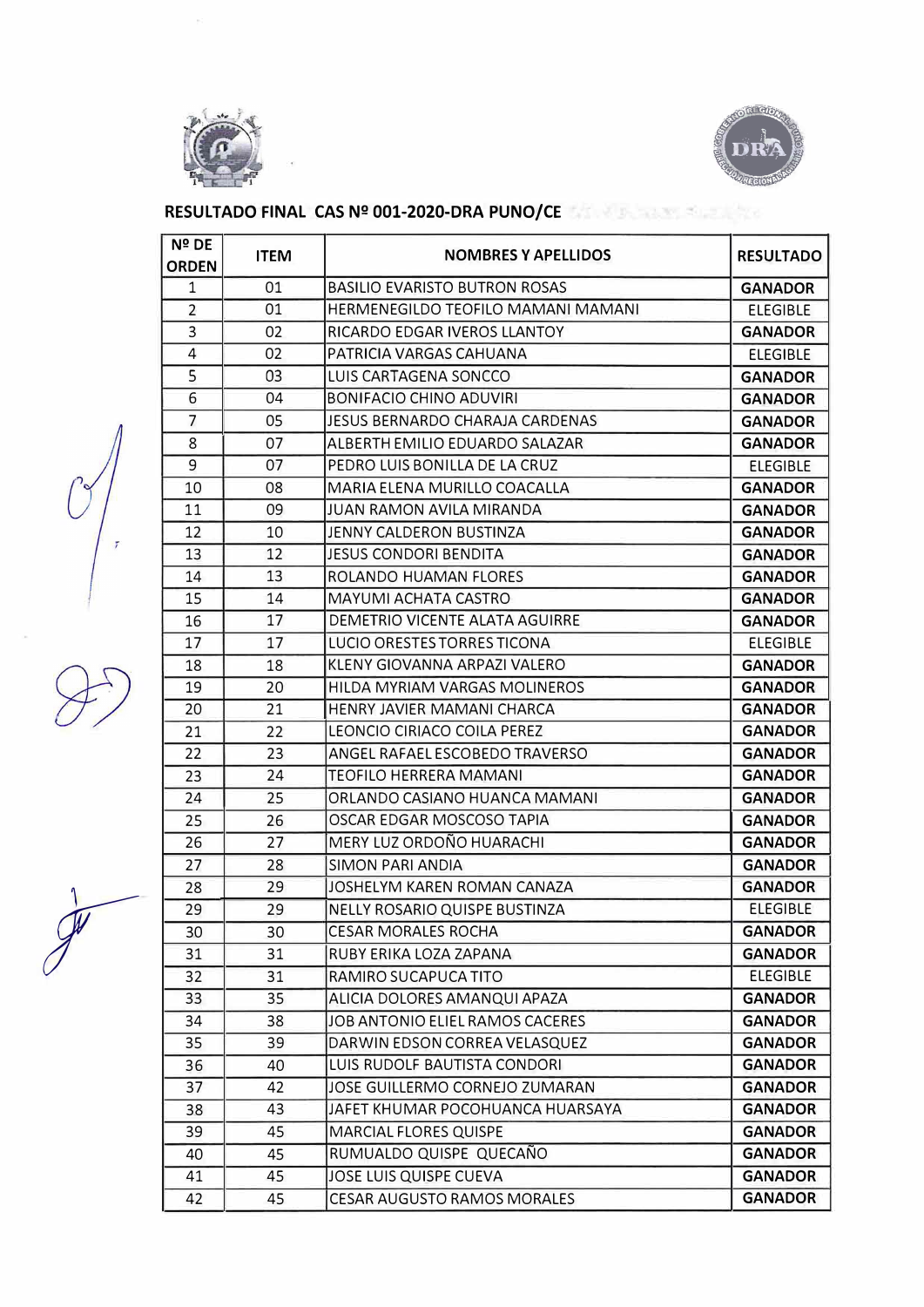| RESULTADO FINAL CAS Nº 001-2020-DRA PUNO/CE |  |
|---------------------------------------------|--|

| <b>ITEM</b> | <b>NOMBRES Y APELLIDOS</b>                               | <b>RESULTADO</b>                                                                                                                                                                                                                                                                                                                                               |
|-------------|----------------------------------------------------------|----------------------------------------------------------------------------------------------------------------------------------------------------------------------------------------------------------------------------------------------------------------------------------------------------------------------------------------------------------------|
| 46          | MARIANO ASQUI MACHACA                                    | <b>GANADOR</b>                                                                                                                                                                                                                                                                                                                                                 |
| 46          | YESENIA TANIA COILA MAMANI                               | <b>GANADOR</b>                                                                                                                                                                                                                                                                                                                                                 |
| 47          | <b>CANCIO CHURATA COLCA</b>                              | <b>GANADOR</b>                                                                                                                                                                                                                                                                                                                                                 |
| 48          | MANUEL CAHUANA BARRIENTOS                                | <b>GANADOR</b>                                                                                                                                                                                                                                                                                                                                                 |
| 48          | <b>ISAAC AGUILAR VILCA</b>                               | <b>GANADOR</b>                                                                                                                                                                                                                                                                                                                                                 |
| 48          | <b>JUAN LUIS MEDINA CRUZ</b>                             | <b>ELEGIBLE</b>                                                                                                                                                                                                                                                                                                                                                |
| 48          | TEODULO CAMPOS JIHUALLANCA                               | <b>ELEGIBLE</b>                                                                                                                                                                                                                                                                                                                                                |
| 49          | <b>JIMMY SURICCALLO FLORES</b>                           | <b>GANADOR</b>                                                                                                                                                                                                                                                                                                                                                 |
| 50          | <b>MARIO MAMANI PUMA</b>                                 | <b>GANADOR</b>                                                                                                                                                                                                                                                                                                                                                 |
| 51          | CIRILA GUTIERREZ CASTILLO                                | <b>GANADOR</b>                                                                                                                                                                                                                                                                                                                                                 |
| 53          | HERNAN BEATO ARGANDOÑA SOMERENTE                         | <b>GANADOR</b>                                                                                                                                                                                                                                                                                                                                                 |
| 53          | BELARMINO HANCCO MAMANI                                  | <b>GANADOR</b>                                                                                                                                                                                                                                                                                                                                                 |
| 54          | FILOMENO ATAYUPANQUI CUTIPA                              | <b>GANADOR</b>                                                                                                                                                                                                                                                                                                                                                 |
| 54          | LADISLAO CJUNO MAMANI                                    | <b>GANADOR</b>                                                                                                                                                                                                                                                                                                                                                 |
| 55          | LEOPOLDO CONDORI MAMANI                                  | <b>GANADOR</b>                                                                                                                                                                                                                                                                                                                                                 |
| 55          | <b>JUAN CARLOS GUTIERREZ RAMOS</b>                       | <b>GANADOR</b>                                                                                                                                                                                                                                                                                                                                                 |
| 55          | SACARIAS SALVADOR QUISPE HUANCO                          | <b>GANADOR</b>                                                                                                                                                                                                                                                                                                                                                 |
| 55          | AMERICO CHAMBI CUTIPA                                    | <b>ELEGIBLE</b>                                                                                                                                                                                                                                                                                                                                                |
| 56          | <b>AUGUSTO LIRA LOPEZ</b>                                | <b>GANADOR</b>                                                                                                                                                                                                                                                                                                                                                 |
| 56          | <b>LUCIO TORRES CHAMBI</b>                               | <b>GANADOR</b>                                                                                                                                                                                                                                                                                                                                                 |
| 57          | JOSE CARLOS TORRES MAMANI                                | <b>GANADOR</b>                                                                                                                                                                                                                                                                                                                                                 |
| 57          | LIDIO LIPA MIRANDA                                       | <b>GANADOR</b>                                                                                                                                                                                                                                                                                                                                                 |
| 58          | <b>AURELIO QUISPE FIGUEROA</b>                           | <b>GANADOR</b>                                                                                                                                                                                                                                                                                                                                                 |
| 58          | <b>JULIO ERASMO PONCE CCOPA</b>                          | <b>GANADOR</b>                                                                                                                                                                                                                                                                                                                                                 |
| 58          | EFRAIN LUCHO MAMANI FLORES                               | <b>GANADOR</b>                                                                                                                                                                                                                                                                                                                                                 |
| 58          | EUSEBIO AHUMADA PUMA                                     | <b>GANADOR</b>                                                                                                                                                                                                                                                                                                                                                 |
| 58          | LUCAS CHAMBI MACHACA                                     | <b>ELEGIBLE</b>                                                                                                                                                                                                                                                                                                                                                |
| 59          | <b>JUAN AGUILAR LARICO</b>                               | <b>GANADOR</b>                                                                                                                                                                                                                                                                                                                                                 |
| 60          | JESUS CARLOS CHOQUEHUANCA QUEA                           | <b>GANADOR</b>                                                                                                                                                                                                                                                                                                                                                 |
| 61          | LUIS CHUCUYA MALLEA                                      | <b>GANADOR</b>                                                                                                                                                                                                                                                                                                                                                 |
| 62          | LEONARDO VENTURA SANTOS                                  | <b>GANADOR</b>                                                                                                                                                                                                                                                                                                                                                 |
|             |                                                          | <b>GANADOR</b>                                                                                                                                                                                                                                                                                                                                                 |
| 63          | RONAL HAÑARI VILCA                                       | <b>GANADOR</b>                                                                                                                                                                                                                                                                                                                                                 |
| 63          |                                                          | <b>ELEGIBLE</b>                                                                                                                                                                                                                                                                                                                                                |
|             | FLORA FLORENCIA ARPI QUISPE                              | <b>GANADOR</b>                                                                                                                                                                                                                                                                                                                                                 |
|             |                                                          | <b>GANADOR</b>                                                                                                                                                                                                                                                                                                                                                 |
|             |                                                          | <b>GANADOR</b>                                                                                                                                                                                                                                                                                                                                                 |
|             |                                                          | <b>GANADOR</b>                                                                                                                                                                                                                                                                                                                                                 |
|             |                                                          | <b>GANADOR</b>                                                                                                                                                                                                                                                                                                                                                 |
| 69          |                                                          | <b>GANADOR</b>                                                                                                                                                                                                                                                                                                                                                 |
|             |                                                          | <b>GANADOR</b>                                                                                                                                                                                                                                                                                                                                                 |
|             |                                                          | <b>GANADOR</b>                                                                                                                                                                                                                                                                                                                                                 |
|             |                                                          | <b>GANADOR</b>                                                                                                                                                                                                                                                                                                                                                 |
|             |                                                          | <b>ELEGIBLE</b>                                                                                                                                                                                                                                                                                                                                                |
|             |                                                          |                                                                                                                                                                                                                                                                                                                                                                |
| 75          | LUIS CAPACOILA HANCO                                     | <b>GANADOR</b>                                                                                                                                                                                                                                                                                                                                                 |
|             | 63<br>64<br>64<br>65<br>66<br>68<br>70<br>72<br>74<br>74 | PABLO LUCIO QUISPE MIRANDA<br><b>GREGORIO QUISPE MIRANDA</b><br>HOLGER AMERICO KANTY QUISPE HANCCO<br>NANCY MARIBEL LAGAR PIZARRO<br>SATURNINO CHUQUEPATA VILLAZANTE<br>WENCESLAO COAQUIRA HERMOZA<br><b>JAIME COAQUIRA ZELA</b><br>ELIZABETH MAMANI MAMANI<br><b>WILBERT MINA JINEZ</b><br>MIXLENEA MILAGROS MONTESINOS MARTINEZ<br>VIDAL EDWIN CHAMBI CUTIPA |





*r*